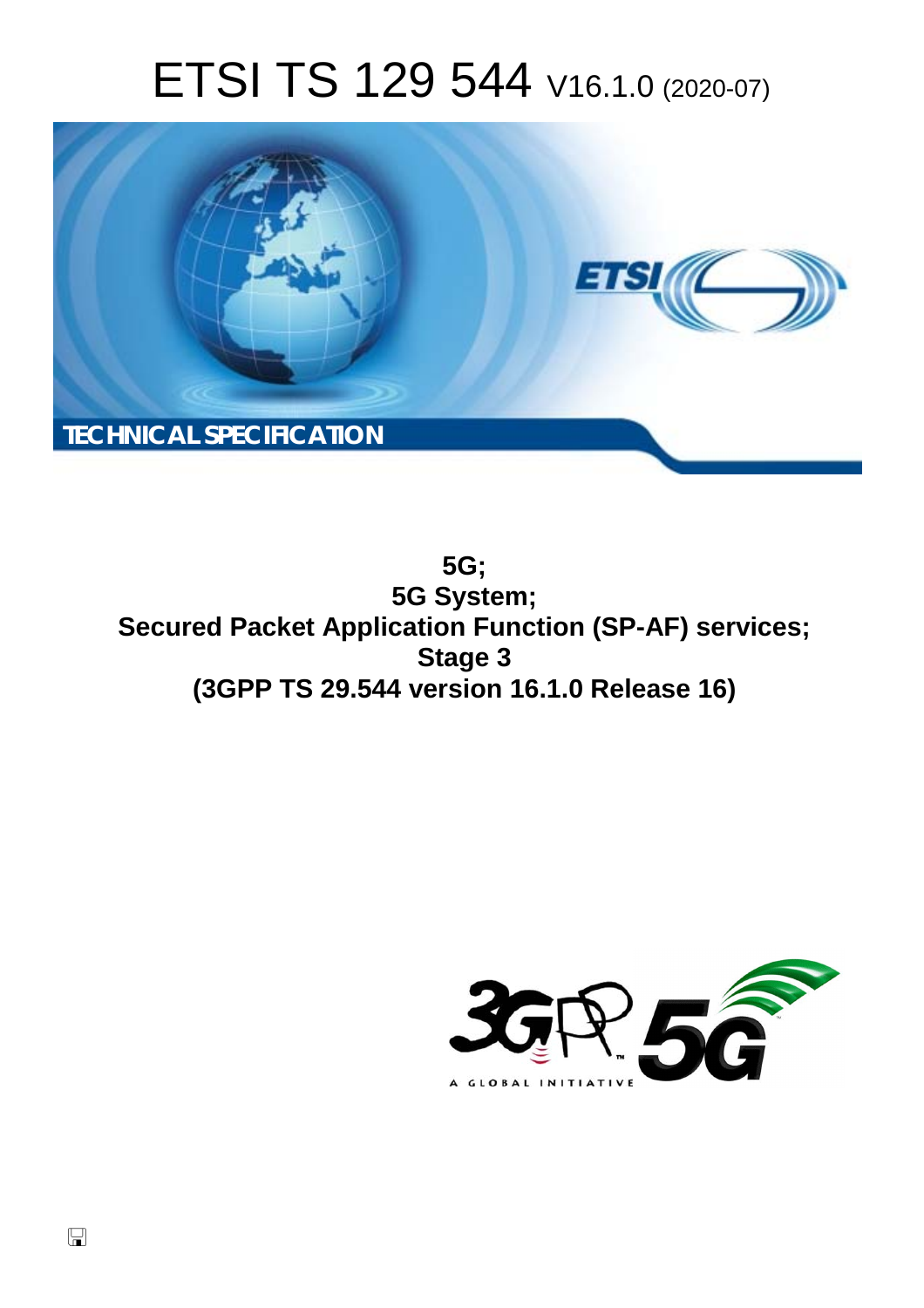Reference DTS/TSGC-0429544vg10

Keywords

 $5G$ 

#### *ETSI*

#### 650 Route des Lucioles F-06921 Sophia Antipolis Cedex - FRANCE

Tel.: +33 4 92 94 42 00 Fax: +33 4 93 65 47 16

Siret N° 348 623 562 00017 - NAF 742 C Association à but non lucratif enregistrée à la Sous-Préfecture de Grasse (06) N° 7803/88

#### *Important notice*

The present document can be downloaded from: <http://www.etsi.org/standards-search>

The present document may be made available in electronic versions and/or in print. The content of any electronic and/or print versions of the present document shall not be modified without the prior written authorization of ETSI. In case of any existing or perceived difference in contents between such versions and/or in print, the prevailing version of an ETSI deliverable is the one made publicly available in PDF format at [www.etsi.org/deliver](http://www.etsi.org/deliver).

Users of the present document should be aware that the document may be subject to revision or change of status. Information on the current status of this and other ETSI documents is available at <https://portal.etsi.org/TB/ETSIDeliverableStatus.aspx>

If you find errors in the present document, please send your comment to one of the following services: <https://portal.etsi.org/People/CommiteeSupportStaff.aspx>

#### *Copyright Notification*

No part may be reproduced or utilized in any form or by any means, electronic or mechanical, including photocopying and microfilm except as authorized by written permission of ETSI. The content of the PDF version shall not be modified without the written authorization of ETSI.

The copyright and the foregoing restriction extend to reproduction in all media.

© ETSI 2020. All rights reserved.

**DECT™**, **PLUGTESTS™**, **UMTS™** and the ETSI logo are trademarks of ETSI registered for the benefit of its Members. **3GPP™** and **LTE™** are trademarks of ETSI registered for the benefit of its Members and of the 3GPP Organizational Partners. **oneM2M™** logo is a trademark of ETSI registered for the benefit of its Members and of the oneM2M Partners.

**GSM®** and the GSM logo are trademarks registered and owned by the GSM Association.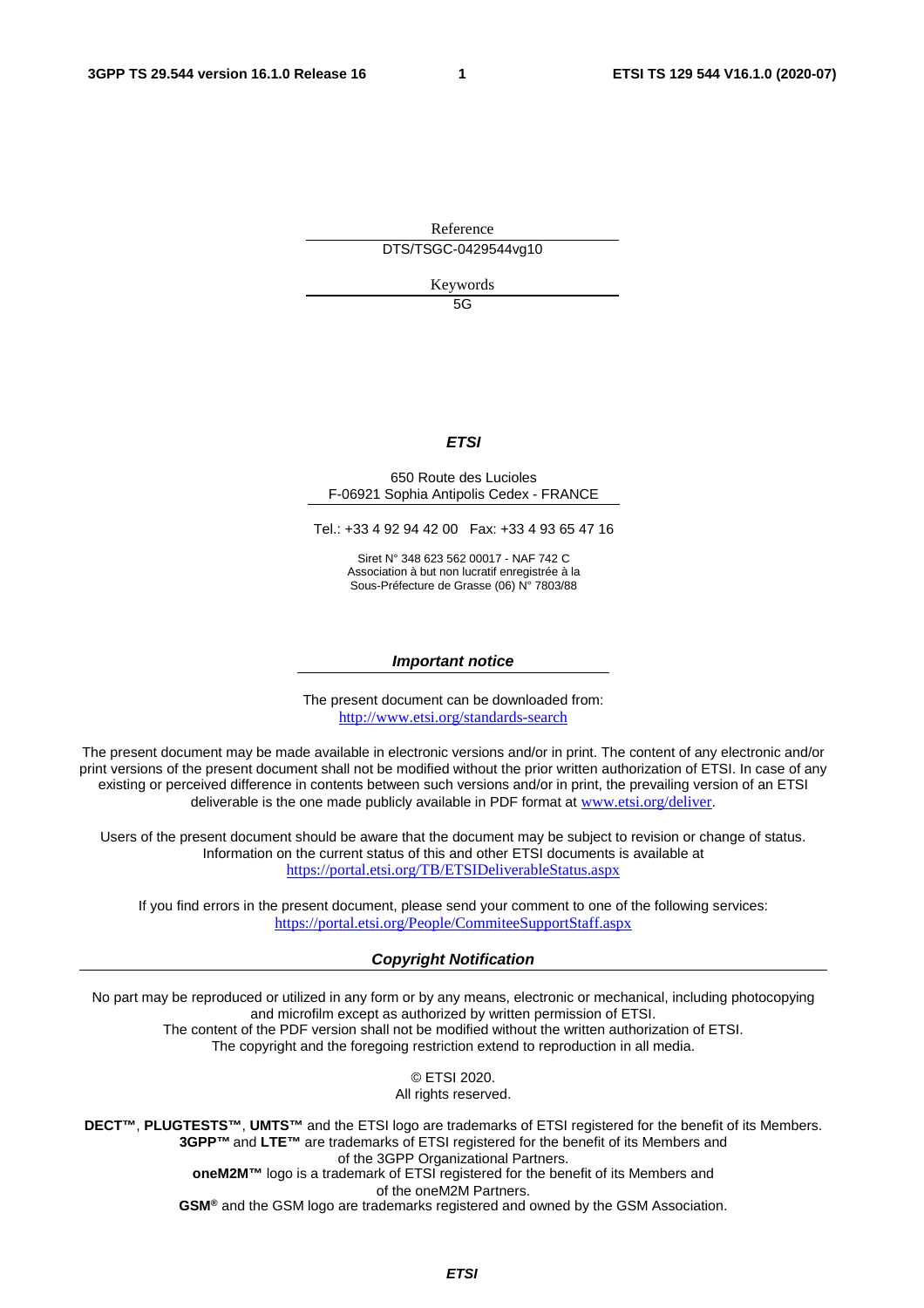# Intellectual Property Rights

#### Essential patents

IPRs essential or potentially essential to normative deliverables may have been declared to ETSI. The information pertaining to these essential IPRs, if any, is publicly available for **ETSI members and non-members**, and can be found in ETSI SR 000 314: *"Intellectual Property Rights (IPRs); Essential, or potentially Essential, IPRs notified to ETSI in respect of ETSI standards"*, which is available from the ETSI Secretariat. Latest updates are available on the ETSI Web server [\(https://ipr.etsi.org/](https://ipr.etsi.org/)).

Pursuant to the ETSI IPR Policy, no investigation, including IPR searches, has been carried out by ETSI. No guarantee can be given as to the existence of other IPRs not referenced in ETSI SR 000 314 (or the updates on the ETSI Web server) which are, or may be, or may become, essential to the present document.

#### **Trademarks**

The present document may include trademarks and/or tradenames which are asserted and/or registered by their owners. ETSI claims no ownership of these except for any which are indicated as being the property of ETSI, and conveys no right to use or reproduce any trademark and/or tradename. Mention of those trademarks in the present document does not constitute an endorsement by ETSI of products, services or organizations associated with those trademarks.

# Legal Notice

This Technical Specification (TS) has been produced by ETSI 3rd Generation Partnership Project (3GPP).

The present document may refer to technical specifications or reports using their 3GPP identities. These shall be interpreted as being references to the corresponding ETSI deliverables.

The cross reference between 3GPP and ETSI identities can be found under<http://webapp.etsi.org/key/queryform.asp>.

# Modal verbs terminology

In the present document "**shall**", "**shall not**", "**should**", "**should not**", "**may**", "**need not**", "**will**", "**will not**", "**can**" and "**cannot**" are to be interpreted as described in clause 3.2 of the [ETSI Drafting Rules](https://portal.etsi.org/Services/editHelp!/Howtostart/ETSIDraftingRules.aspx) (Verbal forms for the expression of provisions).

"**must**" and "**must not**" are **NOT** allowed in ETSI deliverables except when used in direct citation.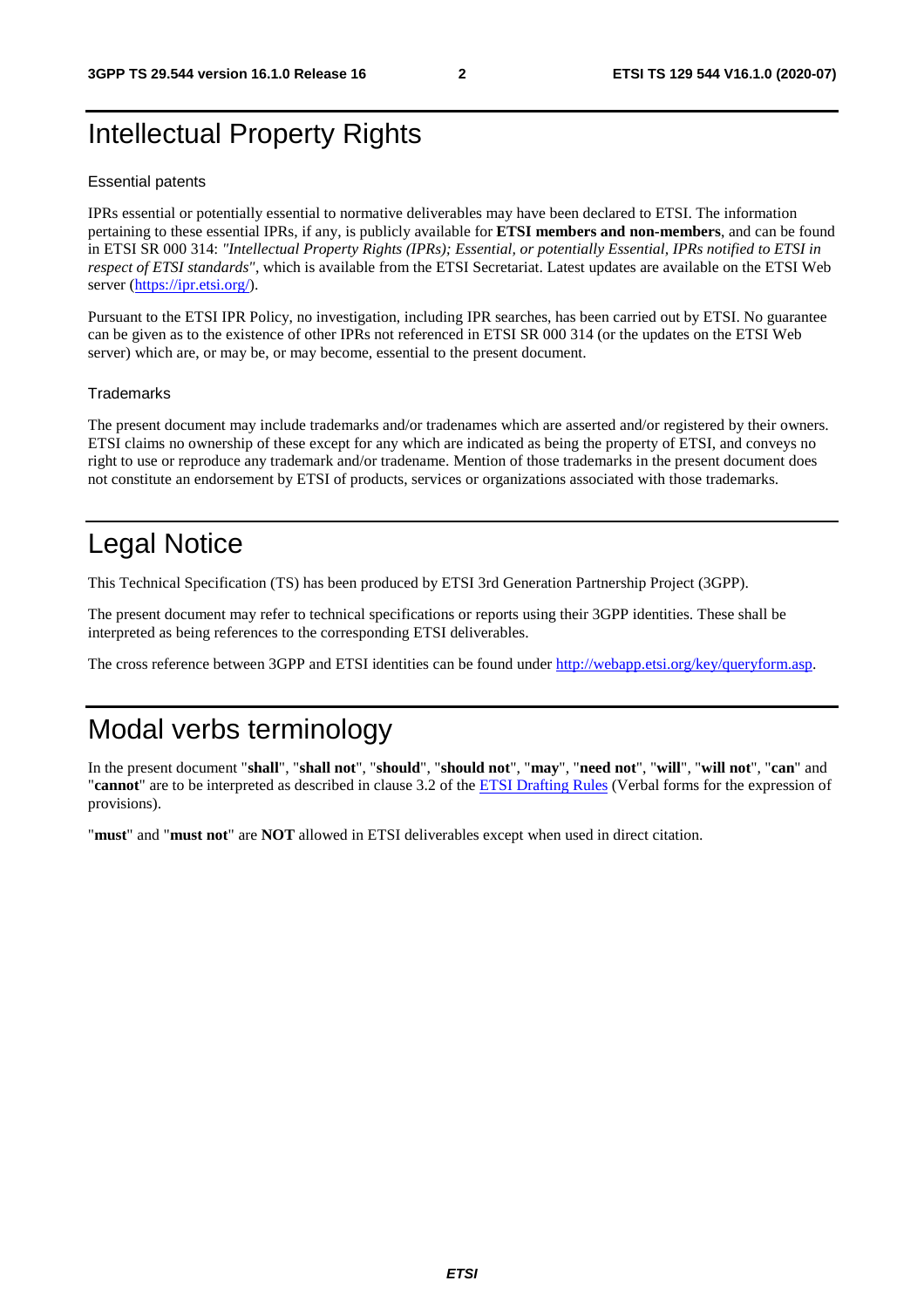$\mathbf{3}$ 

# Contents

| 1                      |  |
|------------------------|--|
| 2                      |  |
| 3                      |  |
| 3.1<br>3.2             |  |
| 3.3                    |  |
| 4                      |  |
| 4.1                    |  |
| 5                      |  |
| 5.1                    |  |
| 5.2                    |  |
| 5.2.1                  |  |
| 5.2.2                  |  |
| 5.2.2.1                |  |
| 5.2.2.2<br>5.2.2.2.1   |  |
| 5.2.2.2.2              |  |
|                        |  |
| 6                      |  |
| 6.1                    |  |
| 6.1.1<br>6.1.2         |  |
| 6.1.2.1                |  |
| 6.1.2.2                |  |
| 6.1.2.2.1              |  |
| 6.1.2.2.2              |  |
| 6.1.2.3                |  |
| 6.1.3                  |  |
| 6.1.3.1                |  |
| 6.1.3.2                |  |
| 6.1.3.2.1<br>6.1.3.2.2 |  |
| 6.1.3.2.3              |  |
| 6.1.3.2.4              |  |
| 6.1.3.2.4.1            |  |
| 6.1.3.2.4.2            |  |
| 6.1.3.2.4.2.1          |  |
| 6.1.3.2.4.2.2          |  |
| 6.1.4                  |  |
| 6.1.5<br>6.1.6         |  |
| 6.1.6.1                |  |
| 6.1.6.2                |  |
| 6.1.6.2.1              |  |
| 6.1.6.2.2              |  |
| 6.1.6.3                |  |
| 6.1.6.3.1              |  |
| 6.1.6.3.2              |  |
| 6.1.7                  |  |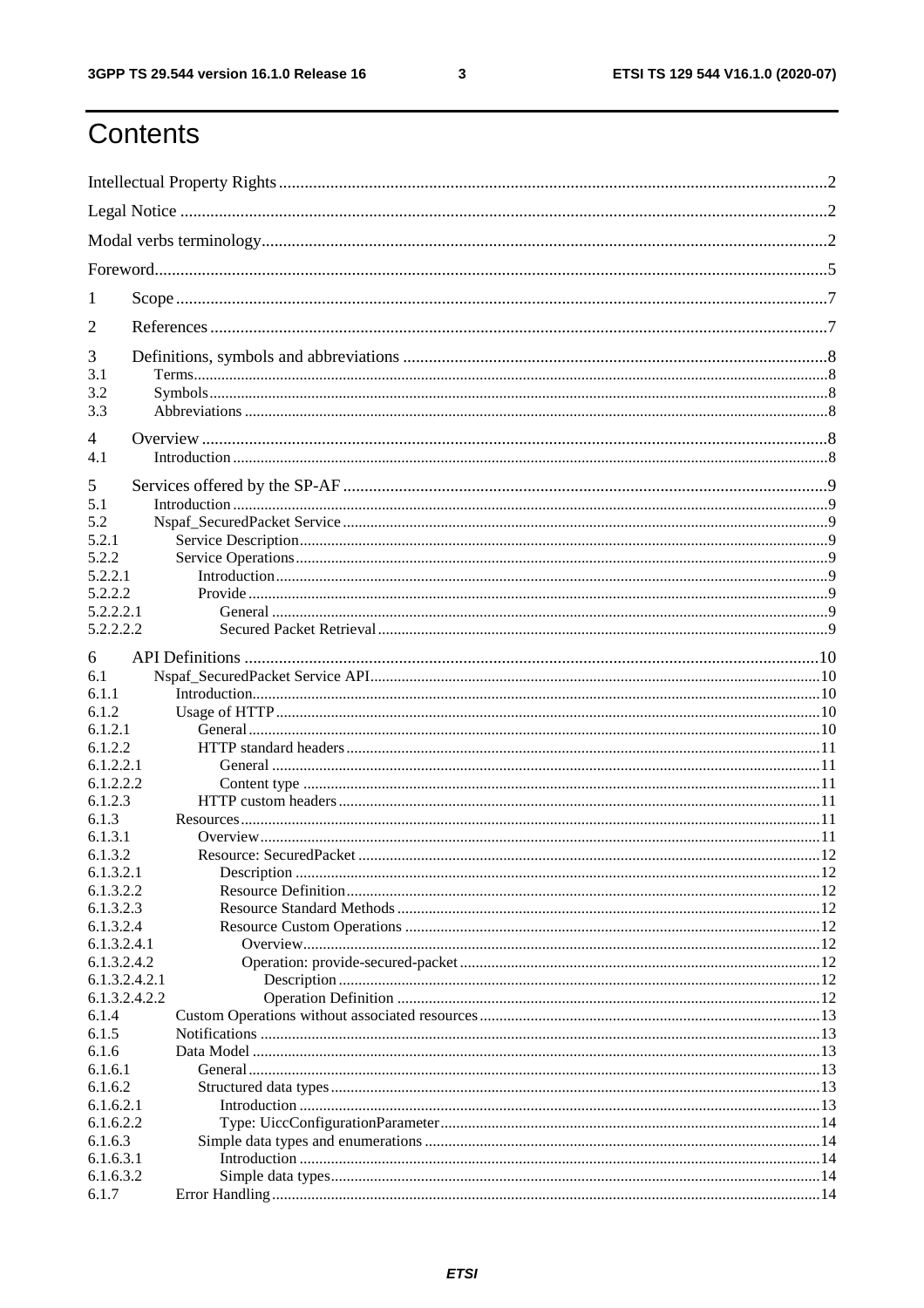$\overline{\mathbf{4}}$ 

| 6.1.7.1 |  |  |
|---------|--|--|
| 6.1.7.2 |  |  |
| 6.1.7.3 |  |  |
| 6.1.8   |  |  |
| 6.1.9   |  |  |
|         |  |  |
|         |  |  |
| A.1     |  |  |
| A.2     |  |  |
|         |  |  |
|         |  |  |
|         |  |  |
|         |  |  |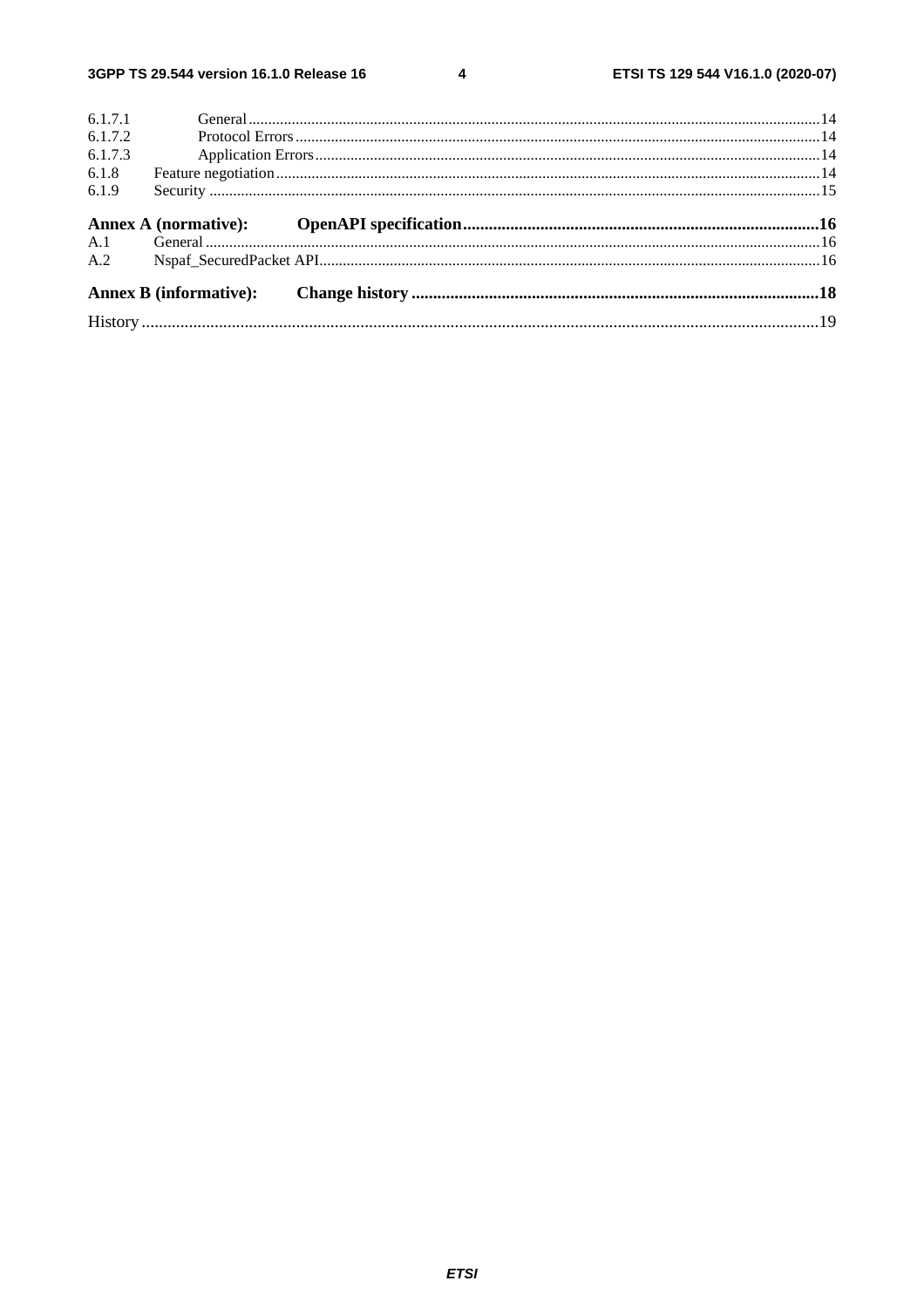# Foreword

This Technical Specification has been produced by the 3rd Generation Partnership Project (3GPP).

The contents of the present document are subject to continuing work within the TSG and may change following formal TSG approval. Should the TSG modify the contents of the present document, it will be re-released by the TSG with an identifying change of release date and an increase in version number as follows:

Version x.y.z

where:

- x the first digit:
	- 1 presented to TSG for information;
	- 2 presented to TSG for approval;
	- 3 or greater indicates TSG approved document under change control.
- y the second digit is incremented for all changes of substance, i.e. technical enhancements, corrections, updates, etc.
- z the third digit is incremented when editorial only changes have been incorporated in the document.

In the present document, modal verbs have the following meanings:

**shall** indicates a mandatory requirement to do something

**shall not** indicates an interdiction (prohibition) to do something

The constructions "shall" and "shall not" are confined to the context of normative provisions, and do not appear in Technical Reports.

The constructions "must" and "must not" are not used as substitutes for "shall" and "shall not". Their use is avoided insofar as possible, and they are not used in a normative context except in a direct citation from an external, referenced, non-3GPP document, or so as to maintain continuity of style when extending or modifying the provisions of such a referenced document.

| should     | indicates a recommendation to do something     |
|------------|------------------------------------------------|
| should not | indicates a recommendation not to do something |
| may        | indicates permission to do something           |
| need not   | indicates permission not to do something       |

The construction "may not" is ambiguous and is not used in normative elements. The unambiguous constructions "might not" or "shall not" are used instead, depending upon the meaning intended.

| can    | indicates that something is possible.  |
|--------|----------------------------------------|
| cannot | indicates that something is impossible |

The constructions "can" and "cannot" are not substitutes for "may" and "need not".

| will     | indicates that something is certain or expected to happen as a result of action taken by an agency<br>the behaviour of which is outside the scope of the present document     |
|----------|-------------------------------------------------------------------------------------------------------------------------------------------------------------------------------|
| will not | indicates that something is certain or expected not to happen as a result of action taken by an<br>agency the behaviour of which is outside the scope of the present document |
| might    | indicates a likelihood that something will happen as a result of action taken by some agency the<br>behaviour of which is outside the scope of the present document           |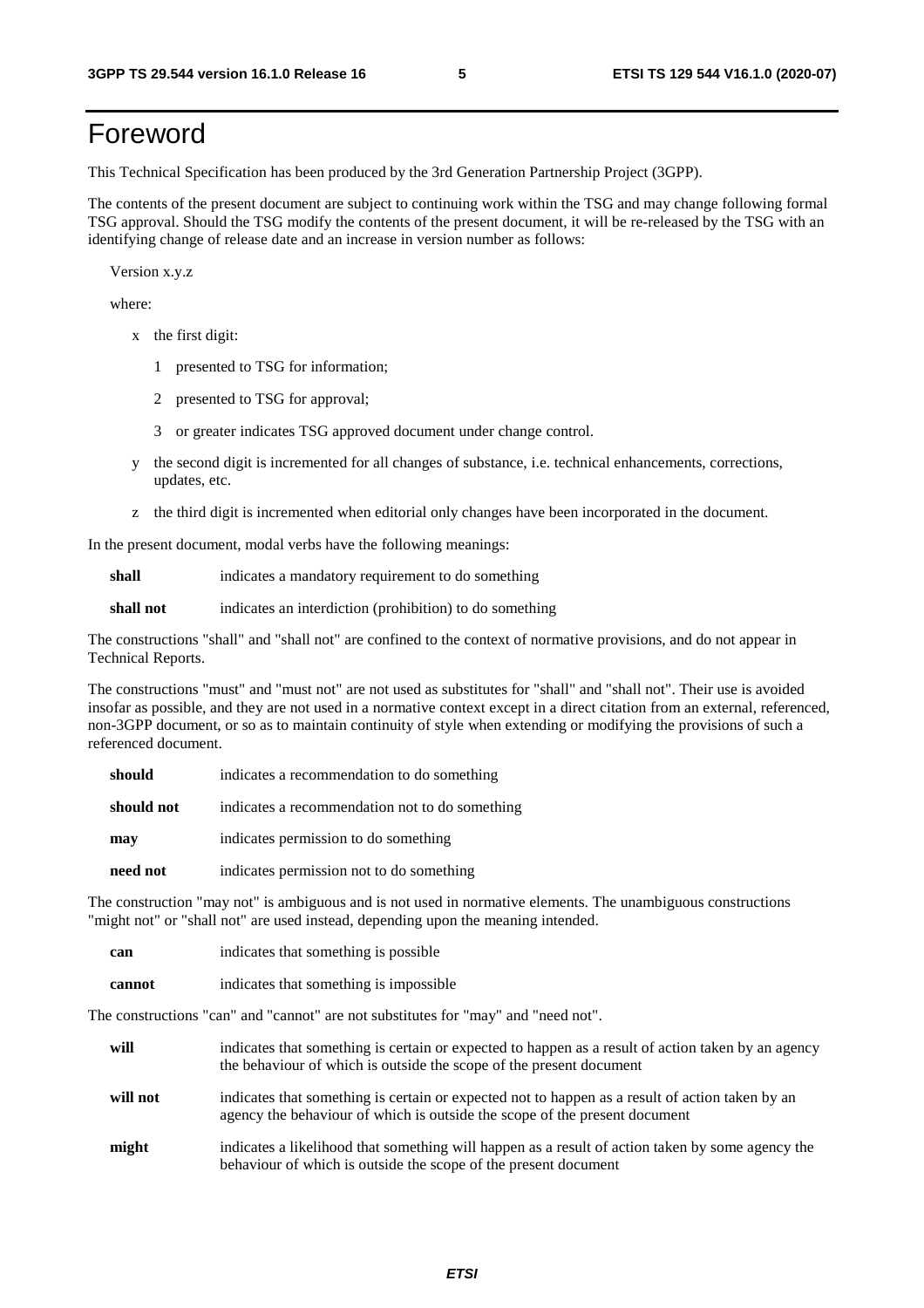**might not** indicates a likelihood that something will not happen as a result of action taken by some agency the behaviour of which is outside the scope of the present document

In addition:

- is (or any other verb in the indicative mood) indicates a statement of fact
- **is not** (or any other negative verb in the indicative mood) indicates a statement of fact

The constructions "is" and "is not" do not indicate requirements.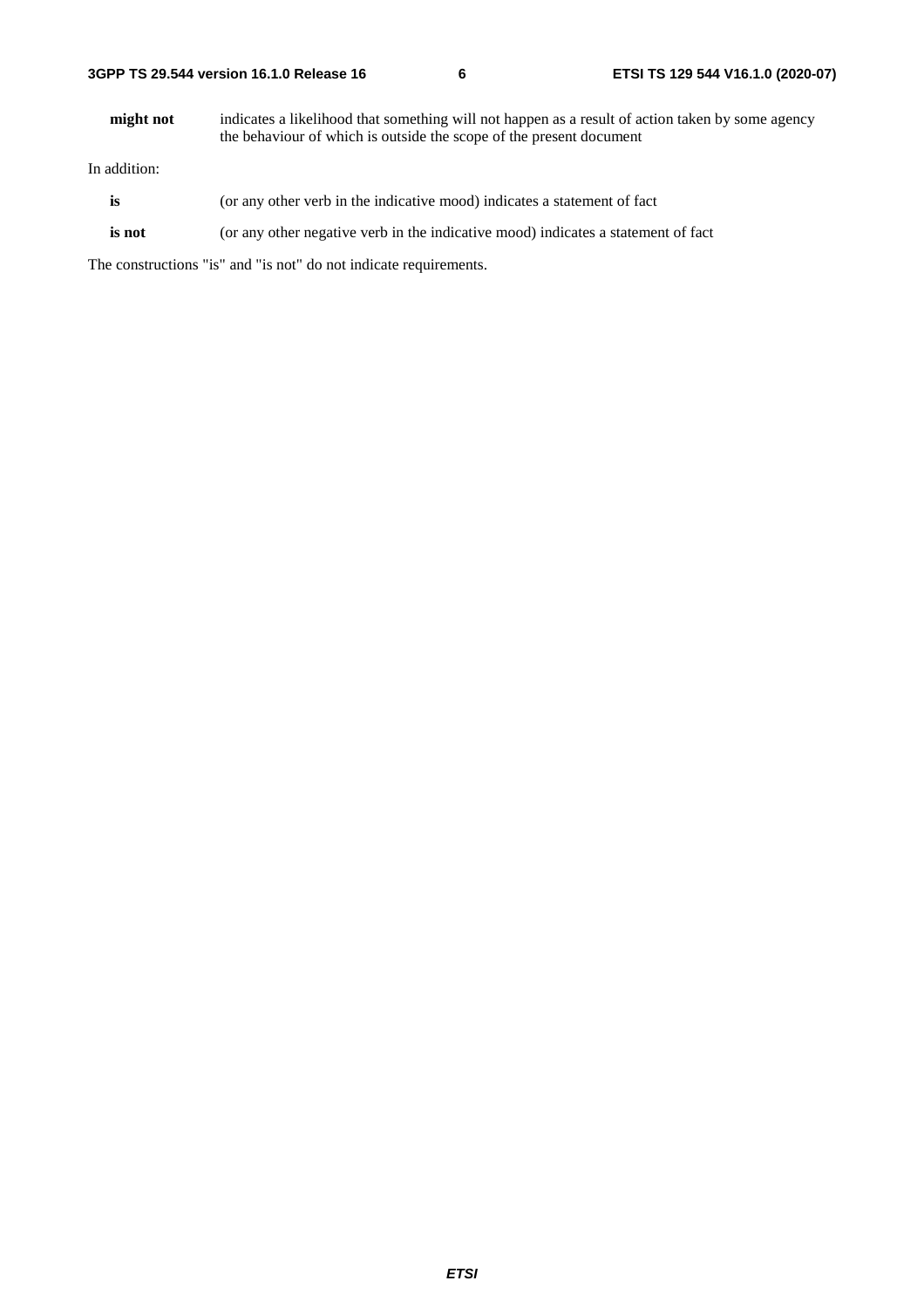# 1 Scope

The present document specifies the stage 3 protocol and data model for the Nspaf Service Based Interface. It provides stage 3 protocol definitions and message flows, and specifies the API for each service offered by the SP-AF.

The 5G System stage 2 architecture and procedures are specified in 3GPP TS 23.501 [2] and 3GPP TS 23.502 [3].

The Technical Realization of the Service Based Architecture and the Principles and Guidelines for Services Definition are specified in 3GPP TS 29.500 [4] and 3GPP TS 29.501 [5].

# 2 References

The following documents contain provisions which, through reference in this text, constitute provisions of the present document.

- References are either specific (identified by date of publication, edition number, version number, etc.) or non-specific.
- For a specific reference, subsequent revisions do not apply.
- For a non-specific reference, the latest version applies. In the case of a reference to a 3GPP document (including a GSM document), a non-specific reference implicitly refers to the latest version of that document *in the same Release as the present document*.
- [1] 3GPP TR 21.905: "Vocabulary for 3GPP Specifications".
- [2] 3GPP TS 23.501: "System Architecture for the 5G System; Stage 2".
- [3] 3GPP TS 23.502: "Procedures for the 5G System; Stage 2".
- [4] 3GPP TS 29.500: "5G System; Technical Realization of Service Based Architecture; Stage 3".
- [5] 3GPP TS 29.501: "5G System; Principles and Guidelines for Services Definition; Stage 3".
- [6] OpenAPI: "OpenAPI 3.0.0 Specification", [https://github.com/OAI/OpenAPI](https://github.com/OAI/OpenAPI-Specification/blob/master/versions/3.0.0.md)-[Specification/blob/master/versions/3.0.0.md](https://github.com/OAI/OpenAPI-Specification/blob/master/versions/3.0.0.md).
- [7] 3GPP TR 21.900: "Technical Specification Group working methods".
- [8] 3GPP TS 33.501: "Security architecture and procedures for 5G system".
- [9] IETF RFC 6749: "The OAuth 2.0 Authorization Framework".
- [10] 3GPP TS 29.510: "5G System; Network Function Repository Services; Stage 3".
- [11] IETF RFC 7540: "Hypertext Transfer Protocol Version 2 (HTTP/2)".
- [12] IETF RFC 8259: "The JavaScript Object Notation (JSON) Data Interchange Format".
- [13] IETF RFC 7807: "Problem Details for HTTP APIs".
- [14] 3GPP TS 29.503: "Unified Data Management Services"; Stage 3.
- [15] 3GPP TS 29.571: "5G System; Common Data Types for Service Based Interfaces Stage 3".
- [16] 3GPP TS 31.115: "Secured packet structure for (Universal) Subscriber Identity Module (U)SIM Toolkit applications".
- [17] 3GPP TS 29.509: "Authentication Server Services; Stage 3".
- [18] 3GPP TS 23.040: "Technical realization of the Short Message Service (SMS)"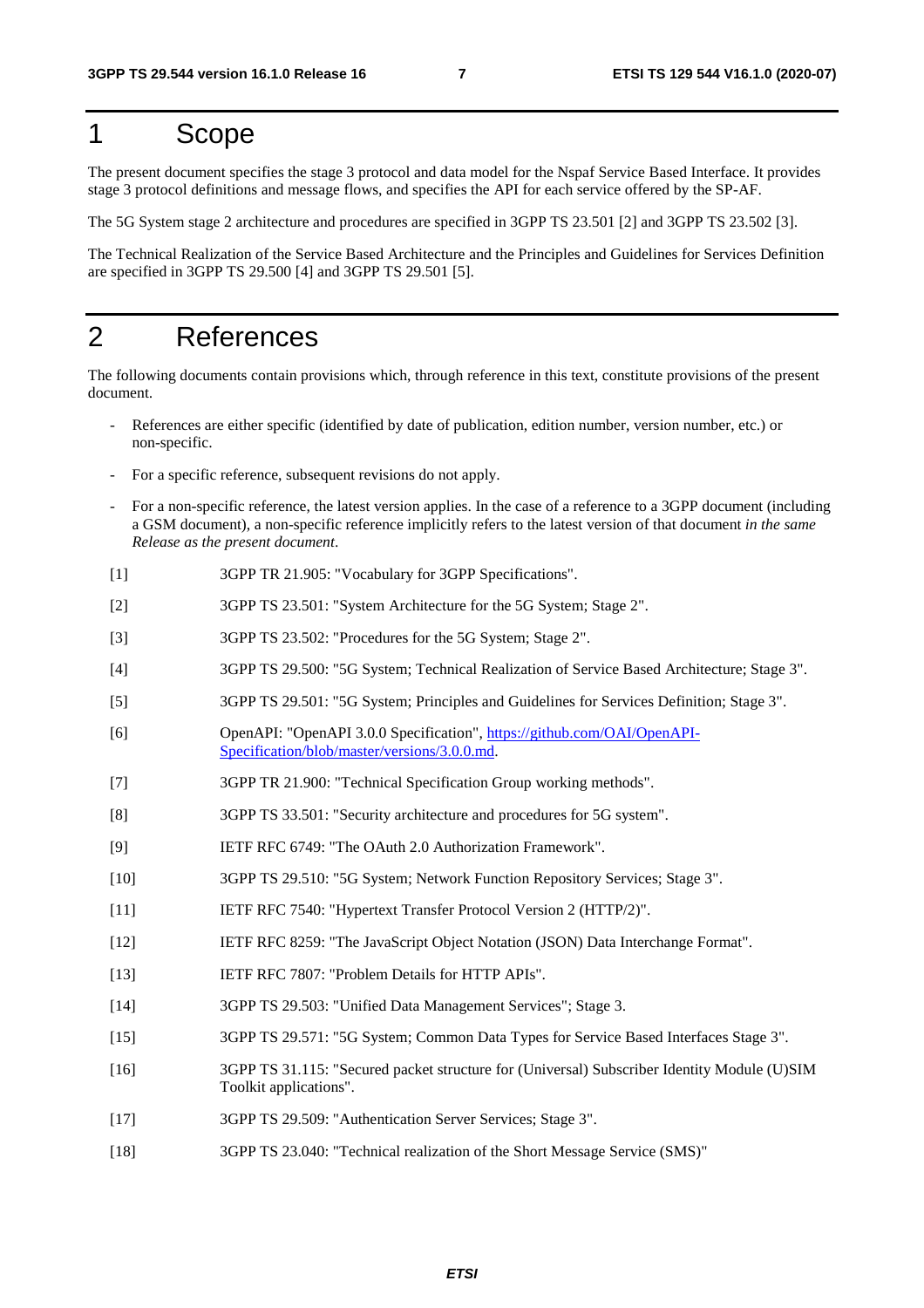# 3 Definitions, symbols and abbreviations

3.1 Terms

Void.

### 3.2 Symbols

Void.

## 3.3 Abbreviations

For the purposes of the present document, the abbreviations given in 3GPP TR 21.905 [1] and the following apply. An abbreviation defined in the present document takes precedence over the definition of the same abbreviation, if any, in 3GPP TR 21.905 [1].

| SOR-AF     | <b>Steering Of Roaming Application Function</b> |
|------------|-------------------------------------------------|
| SP-AF      | <b>Secured Packet Application Function</b>      |
| <b>UDM</b> | Unified Data Management                         |

# 4 Overview

### 4.1 Introduction

Within the 5GC, the SP-AF offers services to the UDM and to the SOR-AF via the Nspaf service based interface.

The UDM or SOR-AF shall make use of the SP-AF services when it needs to protect UE parameters for which the final consumer is the USIM (see 3GPP TS 33.501 [8] clause 6.15.2.1).

Figure 4.1-1 provides the reference model with focus on the SP-AF.

NOTE: The generation of the secured packet and the definition of the storage and handling of OTA keys or other sensitive data are out of scope of this document. For more details, refer to 3GPP TS 23.040 [18] and 3GPP TS 31.115 [16].



**Figure 4.1-1: Reference model – SP-AF**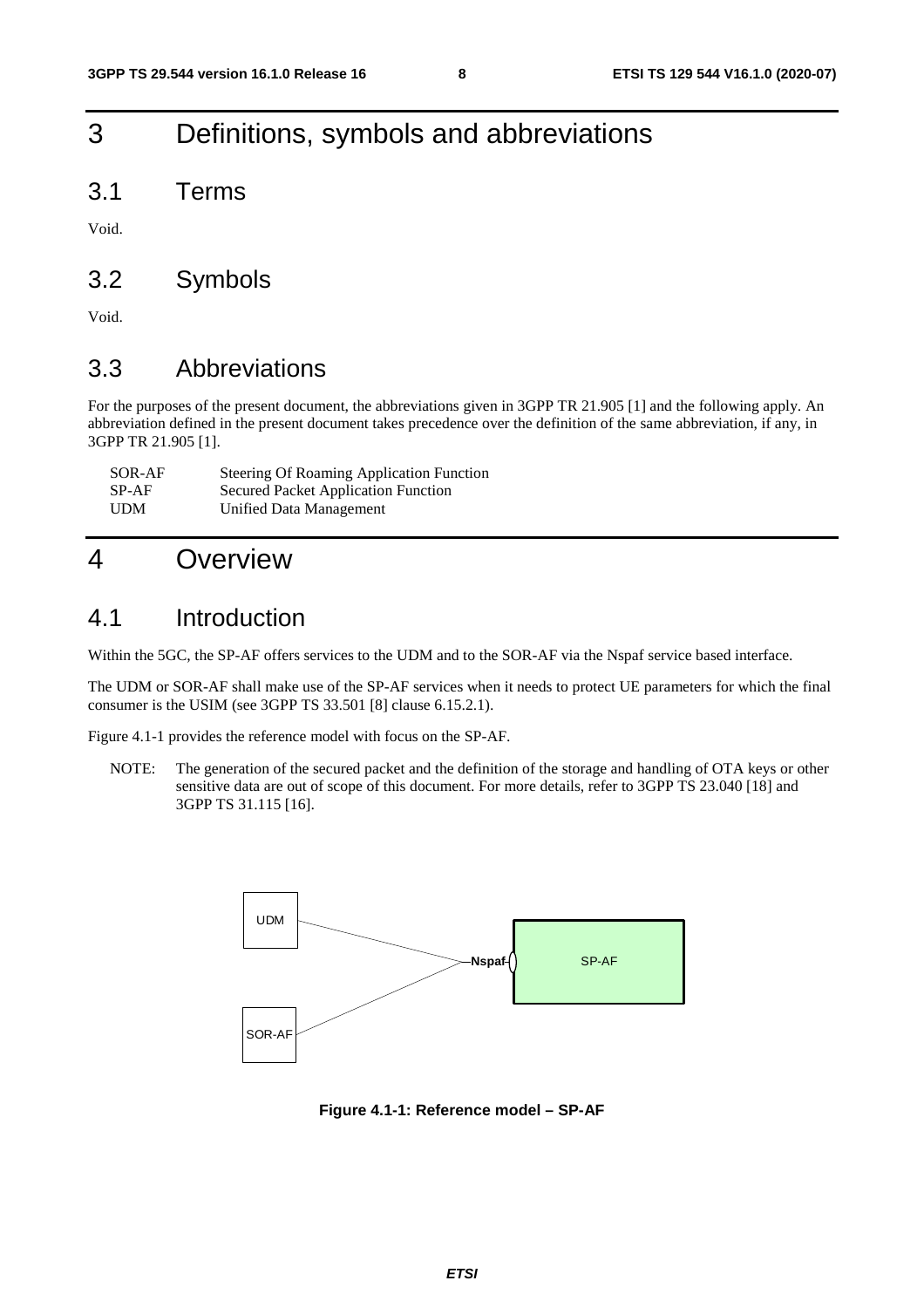# 5 Services offered by the SP-AF

### 5.1 Introduction

The SP-AF offers the following services via the Nspaf interface:

Nspaf\_SecuredPacket Service

Table 5.1-1 summarizes the corresponding APIs defined for this specification.

#### **Table 5.1-1: API Descriptions**

| <b>Service Name</b> | Clause | <b>Description</b>                     | <b>OpenAPI Specification File</b>    | apiName                  | Anne<br>x |
|---------------------|--------|----------------------------------------|--------------------------------------|--------------------------|-----------|
| Nspaf SecuredPacket | 6.1    | <b>Nspaf Secured Packet</b><br>Service | TS29544_Nspaf_SecuredPacket<br>.vaml | nspaf-secured-<br>packet | A.2       |

# 5.2 Nspaf\_SecuredPacket Service

### 5.2.1 Service Description

The Nspaf SecuredPacket Service may be consumed by the NF consumer (e.g. UDM or SOR-AF) when it has detected that a UICC configuration parameter (e.g. Routing ID data or Steering of Roaming information) needs to be updated, and the new value is not available in secured packet format.

For the list of service operations see clause 5.2.2.1

### 5.2.2 Service Operations

#### 5.2.2.1 Introduction

For the Nspaf\_SecuredPacket service the following service operations are defined:

- Provide

The Nspaf\_SecuredPacket Service is used by Consumer NFs (e.g. UDM or SOR-AF) to request the SP-AF to provide a secured packet that contains an UICC configuration parameter as sent in the request by means of the Provide service operation

#### 5.2.2.2 Provide

#### 5.2.2.2.1 General

This service operation is used by the NF Service Consumer (e.g. UDM or SOR-AF) to request construction of a secured packet that contains the provided UICC configuration information (e.g. Routing Indicator or Steering of Roaming information).

The following procedures using the Provide service operation are supported:

Secured Packet Retrieval

#### 5.2.2.2.2 Secured Packet Retrieval

Figure 5.2.2.2.2-1 shows a scenario where the NF consumer (e.g. UDM or SOR-AF) sends a request to the SP-AF to provide a secured packet.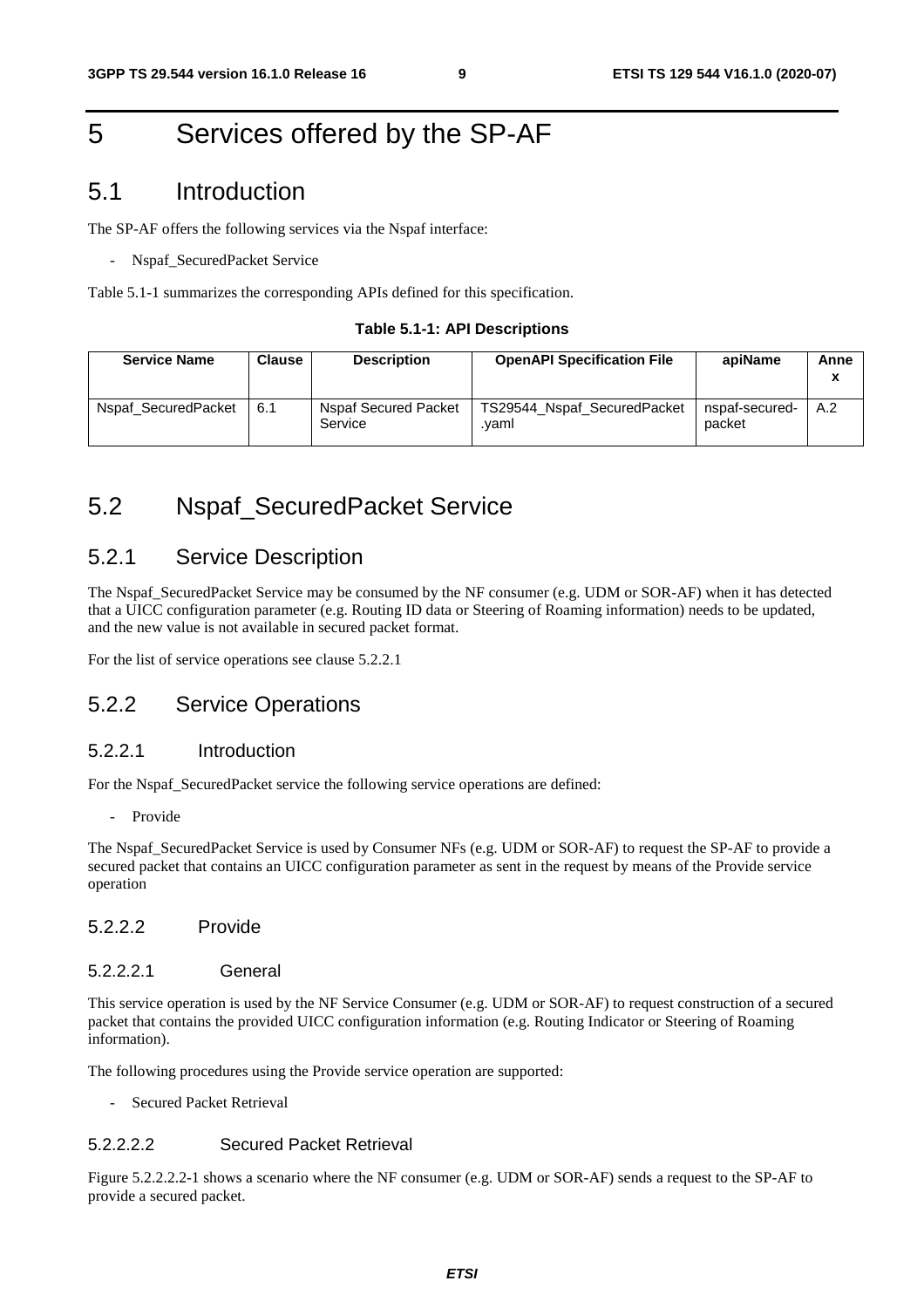The request contains the UE's identity (/{supi}) and the UICC configuration parameter.



**Figure 5.2.2.2.2-1: NF consumer requests the SP-AF to provide a secured packet** 

- 1. The NF consumer sends a POST request (custom method: provide-secured-packet) to the resource representing the SUPI.
- 2a. On success, the SP-AF responds with "200 OK", containing the requested SecuredPacket.
- 2b. If the resource does not exist (the supi is unknown in the SP-AF), the SP-AF returns the HTTP status code "404 Not Found", and additional error information should be included in the response body (in "ProblemDetails" element).

On failure, the appropriate HTTP status code indicating the error shall be returned and appropriate additional error information should be returned in the POST response body.

# 6 API Definitions

# 6.1 Nspaf\_SecuredPacket Service API

### 6.1.1 Introduction

The Nspaf\_SecuredPacket service shall use the Nspaf\_SecuredPacket API.

The request URI used in HTTP request from the NF service consumer towards the NF service producer shall have the structure defined in clause 4.4.1 of 3GPP TS 29.501 [5], i.e.:

#### **{apiRoot}/<apiName>/<apiVersion>/<apiSpecificResourceUriPart>**

with the following components:

- The {apiRoot} shall be set as described in 3GPP TS 29.501 [5].
- The <apiName> shall be "nspaf-secured-packet".
- The  $\langle$ apiVersion $>$ shall be "v1".
- The <apiSpecificResourceUriPart> shall be set as described in clause 5.3.

### 6.1.2 Usage of HTTP

#### 6.1.2.1 General

HTTP/2, IETF RFC 7540 [11], shall be used as specified in clause 5 of 3GPP TS 29.500 [4].

HTTP/2 shall be transported as specified in clause 5.3 of 3GPP TS 29.500 [4].

The OpenAPI [6] specification of HTTP messages and content bodies for the Nspaf\_SecuredPacket API is contained in Annex A.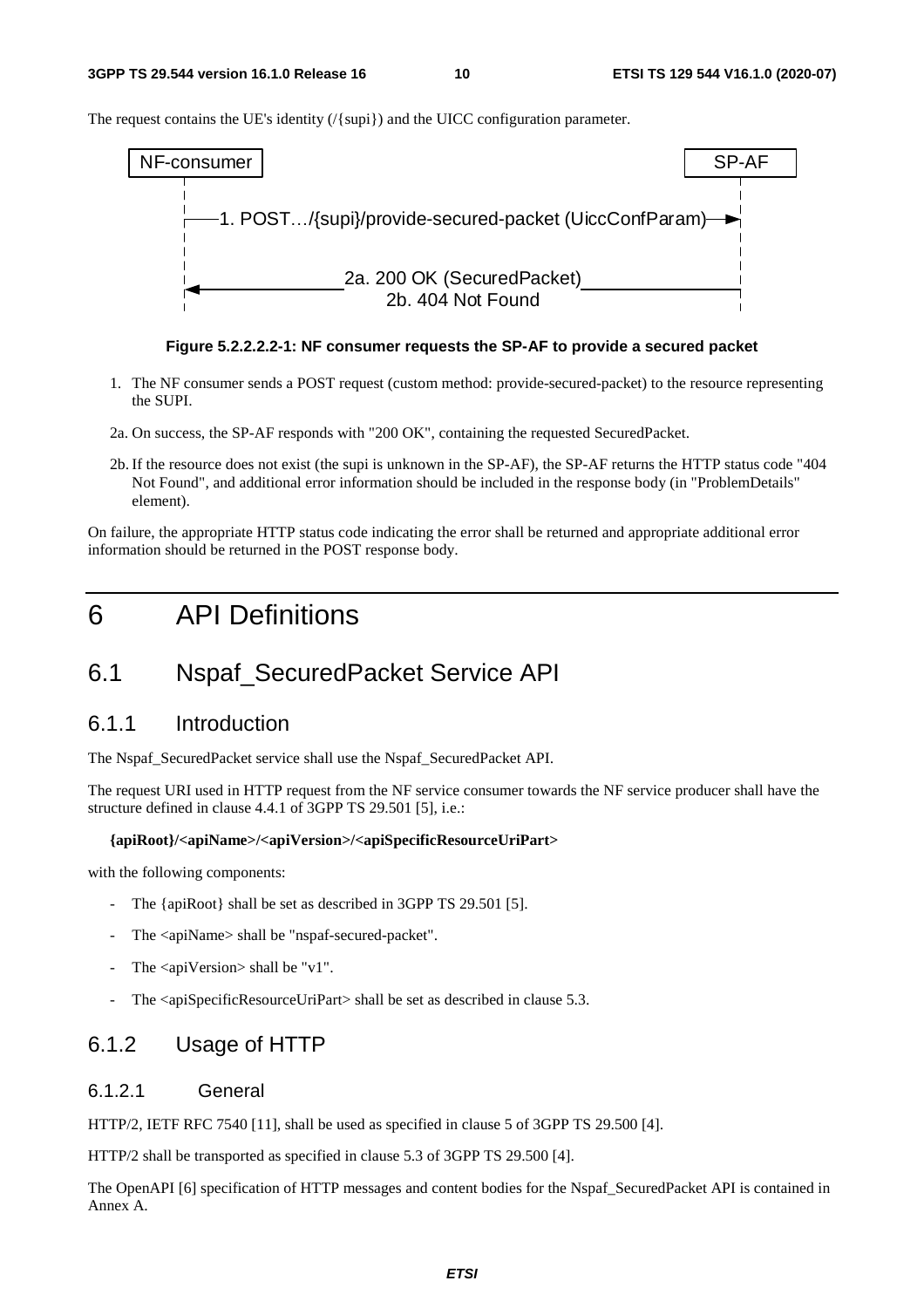### 6.1.2.2 HTTP standard headers

### 6.1.2.2.1 General

See clause 5.2.2 of 3GPP TS 29.500 [4] for the usage of HTTP standard headers.

### 6.1.2.2.2 Content type

JSON, IETF RFC 8259 [12], shall be used as content type of the HTTP bodies specified in the present specification as specified in clause 5.4 of 3GPP TS 29.500 [4]. The use of the JSON format shall be signalled by the content type "application/json".

"Problem Details" JSON object shall be used to indicate additional details of the error in a HTTP response body and shall be signalled by the content type "application/problem+json", as defined in IETF RFC 7807 [13].

### 6.1.2.3 HTTP custom headers

The mandatory HTTP custom header fields specified in clause 5.2.3.2 of 3GPP TS 29.500 [4] shall be applicable.

### 6.1.3 Resources

#### 6.1.3.1 Overview



#### **Figure 6.1.3.1-1: Resource URI structure of the nspaf-secured-packet API**

Table 6.1.3.1-1 provides an overview of the resources and applicable HTTP methods.

**Table 6.1.3.1-1: Resources and methods overview** 

| Resource name                       | <b>Resource URI</b>            | <b>HTTP method</b><br>or custom<br>operation | <b>Description</b>                                                                                      |
|-------------------------------------|--------------------------------|----------------------------------------------|---------------------------------------------------------------------------------------------------------|
| SecuredPacket (Custom<br>operation) | /{supi}/provide-secured-packet | Provide-<br>secured-<br>packet (POST)        | The SP-AF generates a secured<br>packet containing the presented<br><b>UICC</b> configuration parameter |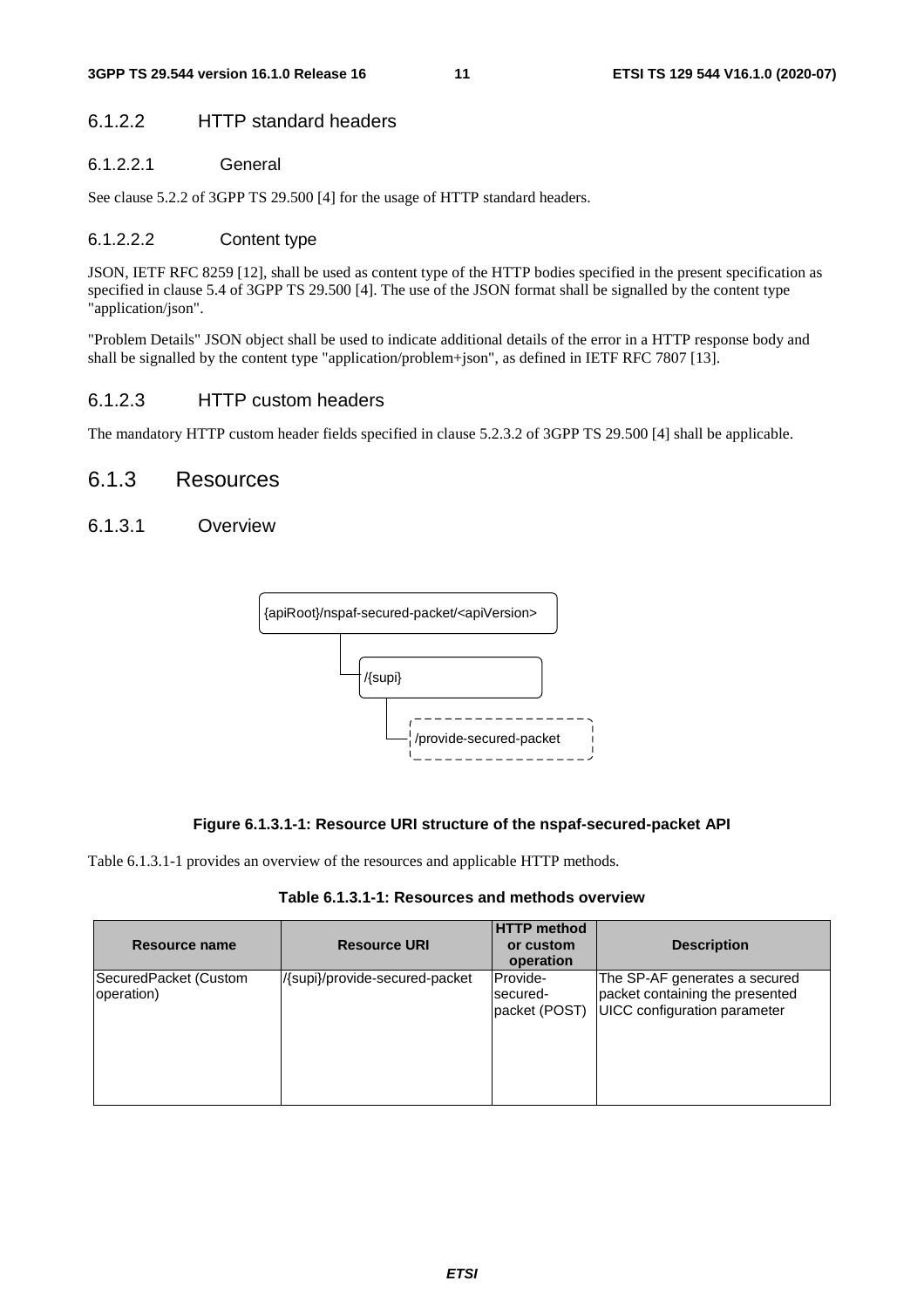### 6.1.3.2 Resource: SecuredPacket

#### 6.1.3.2.1 Description

This resource represents the information that is needed to construct secured packets for the SUPI.

#### 6.1.3.2.2 Resource Definition

#### Resource URI: **{apiRoot}/nspaf-secured-packet/v1/{supi}/provide-secured-packet**

This resource shall support the resource URI variables defined in table 6.1.3.2.2-1.

#### **Table 6.1.3.2.2-1: Resource URI variables for this resource**

| <b>Name</b>                                                                                                                                          | <b>Definition</b> |
|------------------------------------------------------------------------------------------------------------------------------------------------------|-------------------|
| lapiRoot                                                                                                                                             | ISee clause 6.1.1 |
| [Represents the Subscription Permanent Identifier (see 3GPP TS 23.501 [2] clause 5.9.2)<br><b>Supi</b><br>pattern: "^(imsi-[0-9]{5,15} nai-.+ .+)\$" |                   |

#### 6.1.3.2.3 Resource Standard Methods

No Standard Methods are supported for this resource.

#### 6.1.3.2.4 Resource Custom Operations

#### 6.1.3.2.4.1 Overview

#### **Table 6.1.3.2.4.1-1: Custom operations**

| <b>Custom operaration URI</b> | <b>Mapped HTTP</b><br>method | <b>Description</b>                                                                                                |
|-------------------------------|------------------------------|-------------------------------------------------------------------------------------------------------------------|
| //provide-secured-packet      | IPOST                        | The SP-AF generates a secured packet for the<br>SUPI that contains the presented UICC<br>configuration parameter. |

#### 6.1.3.2.4.2 Operation: provide-secured-packet

#### 6.1.3.2.4.2.1 Description

This custom operation is used by the NF service consumer (e.g. UDM) to request a secured packet for the SUPI containing the presented UICC configuration parameter. The returned secured packet shall be constructed as an SMS-Deliver as specified in 3GPP TS 23.040 [18] and protected as specified in 3GPP TS 31.115 [16].

#### 6.1.3.2.4.2.2 Operation Definition

This operation shall support the request data structures specified in table 6.1.3.2.4.2.2-1 and the response data structure and response codes specified in table 6.1.3.2.4.2.2-2.

#### **Table 6.1.3.2.4.2.2-1: Data structures supported by the POST Request Body on this resource**

| Data type                                     |   | Cardinalitv | <b>Description</b>                                       |
|-----------------------------------------------|---|-------------|----------------------------------------------------------|
| <b>UiccConfiguration</b><br><b>IParameter</b> | M |             | Contains the parameter that is to be updated in the UICC |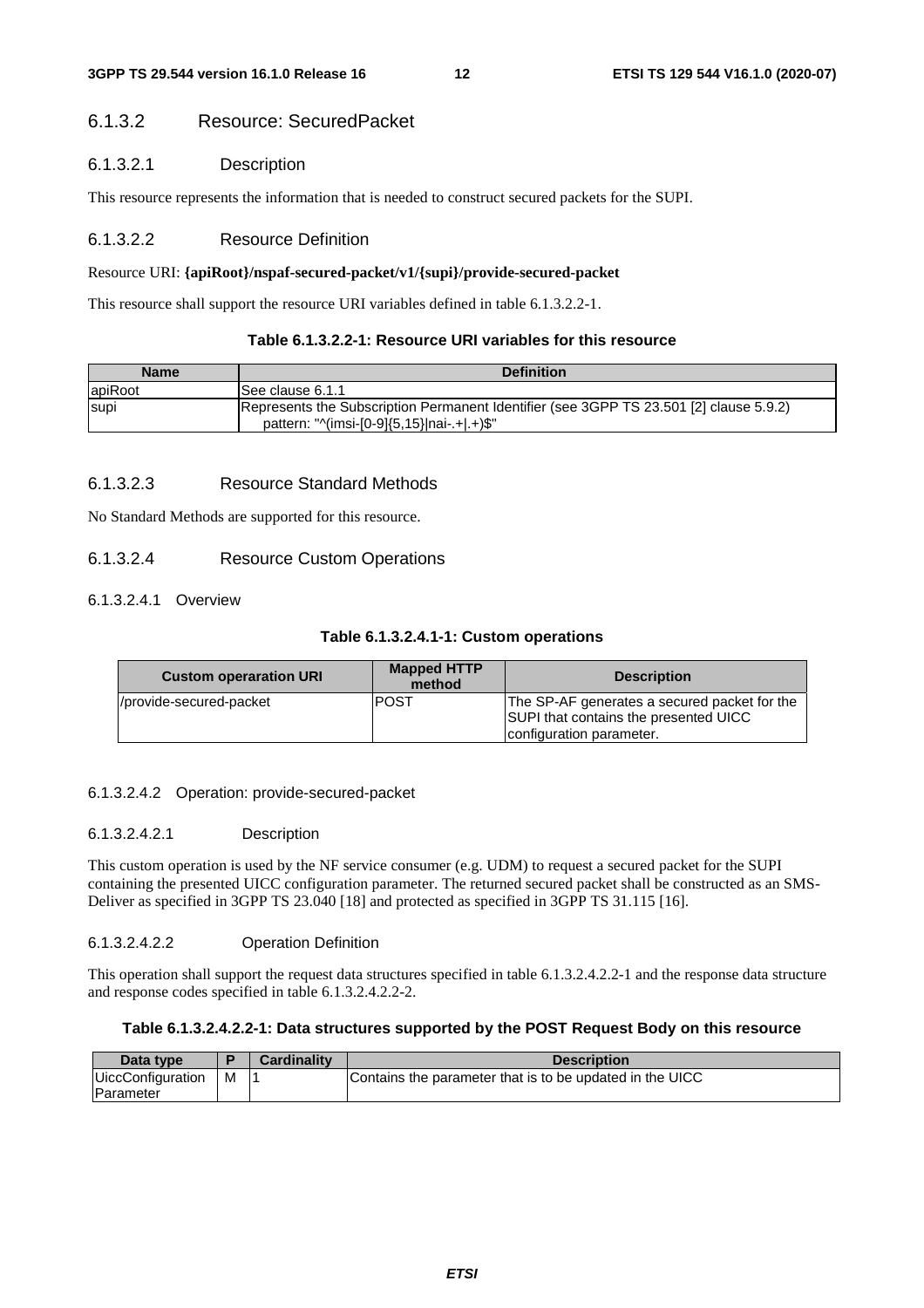| Data type                                                                                       | P | <b>Cardinality</b> | <b>Response</b> | <b>Description</b>                                        |  |
|-------------------------------------------------------------------------------------------------|---|--------------------|-----------------|-----------------------------------------------------------|--|
|                                                                                                 |   |                    | codes           |                                                           |  |
| <b>SecuredPacket</b>                                                                            | м |                    | 200 OK          | Upon success, a response body containing the generated    |  |
|                                                                                                 |   |                    |                 | secured packet shall be returned.                         |  |
| <b>ProblemDetails</b>                                                                           | O | 10.1               | 404 Not         | The "cause" attribute may be used to convey the following |  |
|                                                                                                 |   |                    | Found           | application error:                                        |  |
|                                                                                                 |   |                    |                 | I-USER_NOT_FOUND                                          |  |
| NOTE:<br>The manadatory HTTP error status code for the POST method listed in Table 5.2.7.1-1 of |   |                    |                 |                                                           |  |
| 3GPP TS 29.500 [4] also apply.                                                                  |   |                    |                 |                                                           |  |

**Table 6.1.3.2.4.2.2-2: Data structures supported by the POST Response Body on this resource** 

### 6.1.4 Custom Operations without associated resources

In this release of this specification, no custom operations without associated resources are defined for the Nspaf\_SecuredPacket Service.

### 6.1.5 Notifications

In this release of this specification, no notifications are defined for the Nspaf\_SecuredPacket Service.

### 6.1.6 Data Model

#### 6.1.6.1 General

This clause specifies the application data model supported by the API.

Table 6.1.6.1-1 specifies the data types defined for the Nspaf service based interface protocol.

#### **Table 6.1.6.1-1: Nspaf specific Data Types**

| Data type                            | <b>Clause defined</b> | <b>Description</b>                    | <b>Applicability</b> |
|--------------------------------------|-----------------------|---------------------------------------|----------------------|
| UiccConfigurationParameter 6.1.6.2.2 |                       | <b>IUICC Configuration Parameters</b> |                      |
| RoutingId                            | 6.1.6.3.2             | Routina ID                            |                      |

Table 6.1.6.1-2 specifies data types re-used by the Nspaf service based interface protocol from other specifications, including a reference to their respective specifications and when needed, a short description of their use within the  $N_{\text{spaf}}$ service based interface.

| Table 6.1.6.1-2: Nspaf re-used Data Types |  |  |
|-------------------------------------------|--|--|
|-------------------------------------------|--|--|

| Data type              | Reference                                 | <b>Comments</b> | <b>Applicability</b> |
|------------------------|-------------------------------------------|-----------------|----------------------|
| <b>SecuredPacket</b>   | I3GPP TS 29.503 [14] Secured Packet       |                 |                      |
| <b>IProblemDetails</b> | <b>3GPP TS 29.571 [15]</b>                |                 |                      |
| SteeringInfo           | I3GPP TS 29.509 [17] Steering Information |                 |                      |

### 6.1.6.2 Structured data types

#### 6.1.6.2.1 Introduction

This clause defines the structures to be used in resource representations.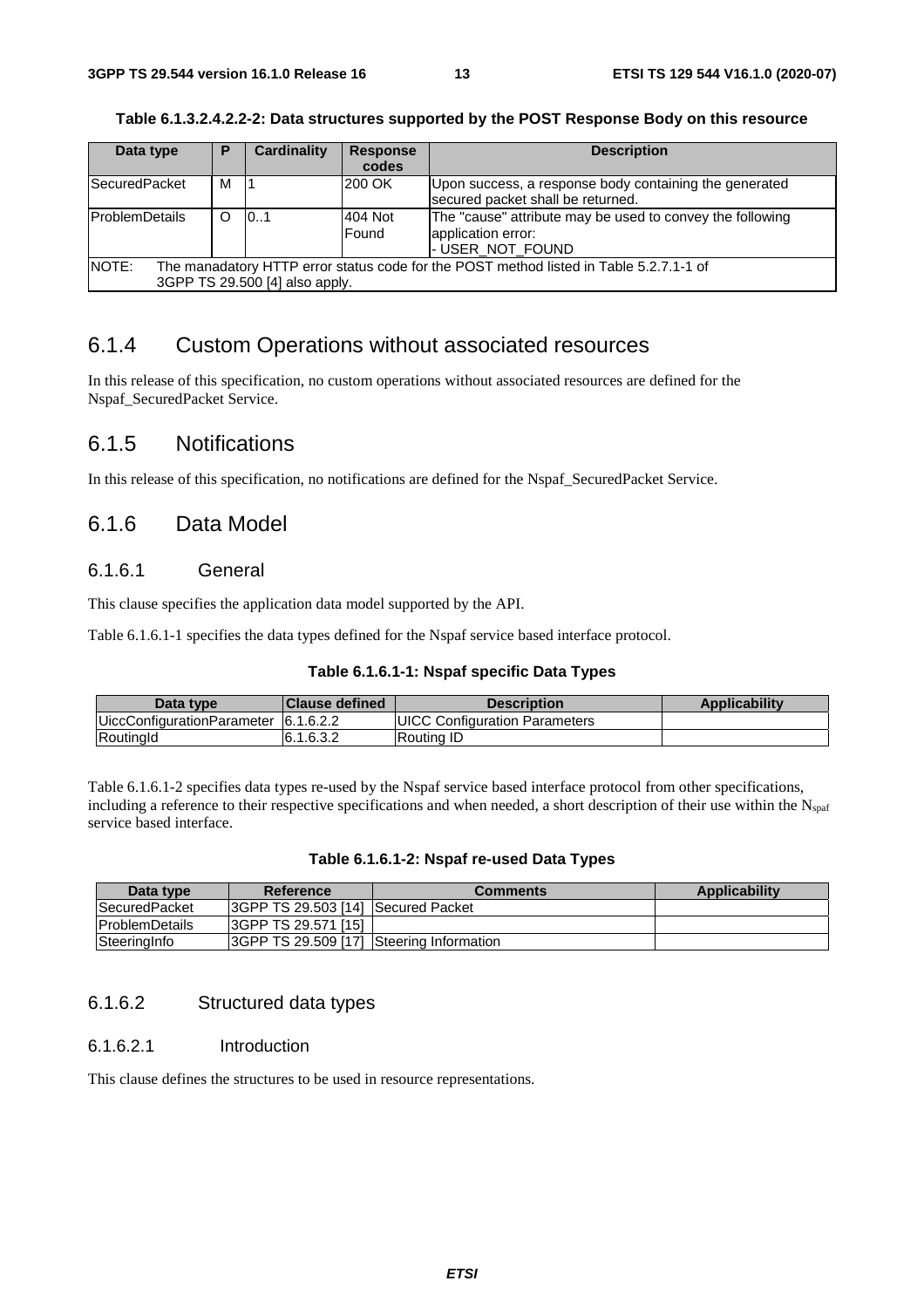#### 6.1.6.2.2 Type: UiccConfigurationParameter

| <b>Attribute name</b>                              | Data type         |  | <b>Cardinality</b> | <b>Description</b>           | <b>Applicability</b> |
|----------------------------------------------------|-------------------|--|--------------------|------------------------------|----------------------|
| routingId                                          | RoutingId         |  | 101                | The Routing Id that needs to |                      |
|                                                    |                   |  |                    | be updated in the USIM.      |                      |
| <b>IsteeringContainer</b>                          | array(SteeringInf |  | 1N                 | List of                      |                      |
|                                                    | lO)               |  |                    | PLMN/AccessTechnologies      |                      |
|                                                    |                   |  |                    | combinations that need to be |                      |
|                                                    |                   |  |                    | updated in the USIM.         |                      |
| $M$ nte:<br>Evectly and attribute shall be present |                   |  |                    |                              |                      |

Note: Exactly one attribute shall be present

#### 6.1.6.3 Simple data types and enumerations

#### 6.1.6.3.1 Introduction

This clause defines simple data types and enumerations that can be referenced from data structures defined in the previous clauses.

#### 6.1.6.3.2 Simple data types

The simple data types defined in table 6.1.6.3.2-1 shall be supported.

#### **Table 6.1.6.3.2-1: Simple data types**

| <b>Type Name</b> | <b>Type Definition</b> | <b>Description</b>                      | <b>Applicability</b> |
|------------------|------------------------|-----------------------------------------|----------------------|
| Routinald        | string                 | . 41\$"<br>"^[0-9]{1<br><b>Pattern.</b> |                      |

### 6.1.7 Error Handling

#### 6.1.7.1 General

For the Nspaf\_SecuredPacket API, HTTP error responses shall be supported as specified in clause 4.8 of 3GPP TS 29.501 [5]. Protocol errors and application errors specified in table 5.2.7.2-1 of 3GPP TS 29.500 [4] shall be supported for an HTTP method if the corresponding HTTP status codes are specified as mandatory for that HTTP method in table 5.2.7.1-1 of 3GPP TS 29.500 [4].

In addition, the requirements in the following clauses are applicable for the Nspaf\_SecuredPacket API.

#### 6.1.7.2 Protocol Errors

No specific procedures for the Nspaf\_SecuredPacket service are specified.

#### 6.1.7.3 Application Errors

The application errors defined for the Nspaf\_SecuredPacket service are listed in Table 6.1.7.3-1.

#### **Table 6.1.7.3-1: Application errors**

| <b>Application Error</b> | <b>TP status code</b><br>n | Description |
|--------------------------|----------------------------|-------------|
|                          |                            |             |

# 6.1.8 Feature negotiation

The optional features in table 6.1.8-1 are defined for the Nspaf\_SecuredPacket API. They shall be negotiated using the extensibility mechanism defined in clause 6.6 of 3GPP TS 29.500 [4].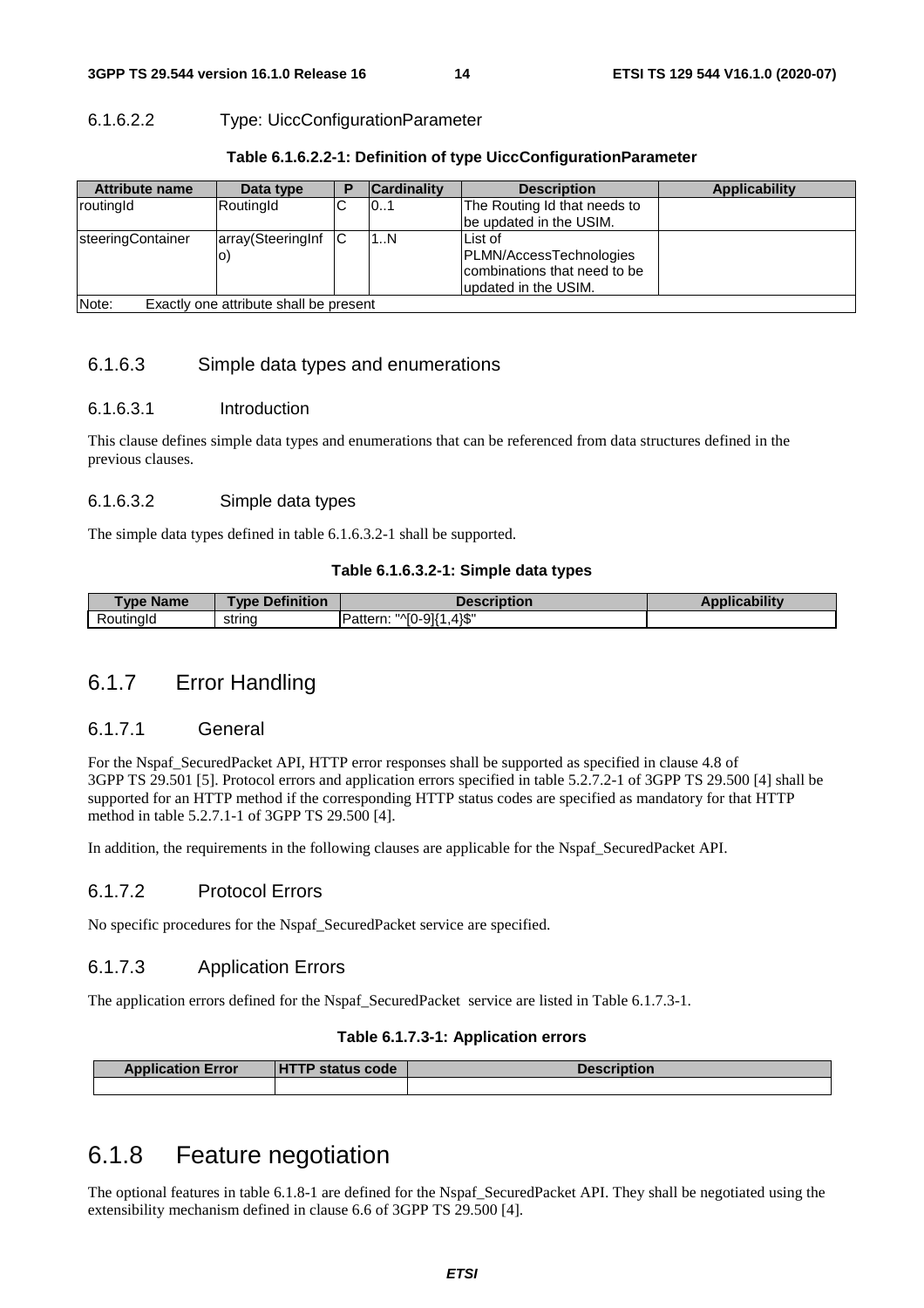#### **Table 6.1.8-1: Supported Features**

| <b>Feature number</b> | <b>Feature Name</b> | Description |
|-----------------------|---------------------|-------------|
|                       |                     |             |

# 6.1.9 Security

As indicated in 3GPP TS 33.501 [8] and 3GPP TS 29.500 [4], the access to the Nspaf\_SecuredPacket API may be authorized by means of the OAuth2 protocol (see IETF RFC 6749 [9]), based on local configuration, using the "Client Credentials" authorization grant, where the NRF (see 3GPP TS 29.510 [10]) plays the role of the authorization server.

If OAuth2 is used, an NF Service Consumer, prior to consuming services offered by the Nspaf\_SecuredPacket API, shall obtain a "token" from the authorization server, by invoking the Access Token Request service, as described in 3GPP TS 29.510 [10], clause 5.4.2.2.

NOTE: When multiple NRFs are deployed in a network, the NRF used as authorization server is the same NRF that the NF Service Consumer used for discovering the Nspaf\_SecuredPacket service.

The Nspaf\_SecuredPacket API defines a single scope "nspaf-secured-packet" for the entire service, and it does not define any additional scopes at resource or operation level.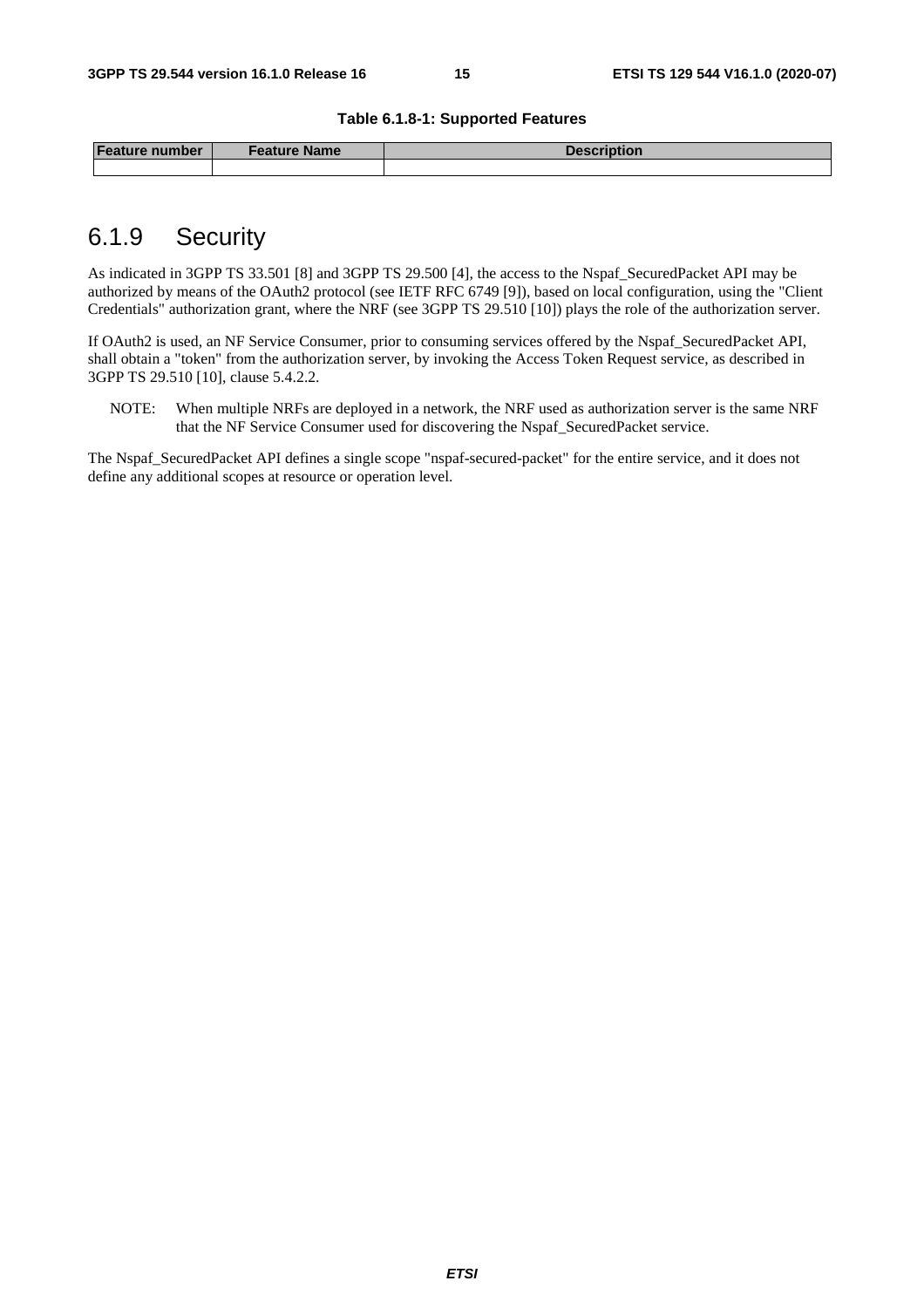# Annex A (normative): OpenAPI specification

# A.1 General

This Annex specifies the formal definition of the API(s) defined in the present specification. It consists of OpenAPI 3.0.0 specifications in YAML format.

This Annex takes precedence when being discrepant to other parts of the specification with respect to the encoding of information elements and methods within the API(s).

NOTE: The semantics and procedures, as well as conditions, e.g. for the applicability and allowed combinations of attributes or values, not expressed in the OpenAPI definitions but defined in other parts of the specification also apply.

Informative copies of the OpenAPI specification files contained in this 3GPP Technical Specification are available on a Git-based repository hosted in ETSI Forge, that uses the GitLab software version control system (see 3GPP TS 29.501 [5] clause 5.3.1 and 3GPP TR 21.900 [7] clause 5B).

# A.2 Nspaf\_SecuredPacket API

```
openapi: 3.0.0 
info: 
   title: 'Nspaf_SecuredPacket' 
   version: '1.0.0' 
   description: | 
     Nspaf Secured Packet Service. 
     © 2020, 3GPP Organizational Partners (ARIB, ATIS, CCSA, ETSI, TSDSI, TTA, TTC). 
     All rights reserved. 
externalDocs: 
   description: 3GPP TS 29.544, SP-AF Services, version V16.1.0 
   url: http://www.3gpp.org/ftp/Specs/archive/29_series/29.544/ 
servers: 
   - url: '{apiRoot}/nspaf-secured-packet/v1' 
     variables: 
       apiRoot: 
          default: https://example.com 
         description: apiRoot as defined in clause 4.4 of 3GPP TS 29.501 
security: 
   - {} 
   - oAuth2ClientCredentials: 
     - nspaf-secured-packet 
paths: 
   /{supi}/provide-secured-packet: 
     post: 
       summary: request generation of a secured packet 
       operationId: ProvideSecuredPacket 
       tags: 
         - SecuredPacket Generation (Custom Operation) 
       parameters: 
          - name: supi 
           in: path 
           description: SUPI of the user 
           required: true 
           schema: 
              $ref: 'TS29571_CommonData.yaml#/components/schemas/Supi' 
       requestBody: 
         required: true 
          content: 
            application/json: 
              schema: 
                $ref: '#/components/schemas/UiccConfigurationParameter' 
       responses: 
          '200': 
            description: Success 
            content: 
              application/json: 
                schema: 
                  $ref: 'TS29503_Nudm_SDM.yaml#/components/schemas/SecuredPacket'
```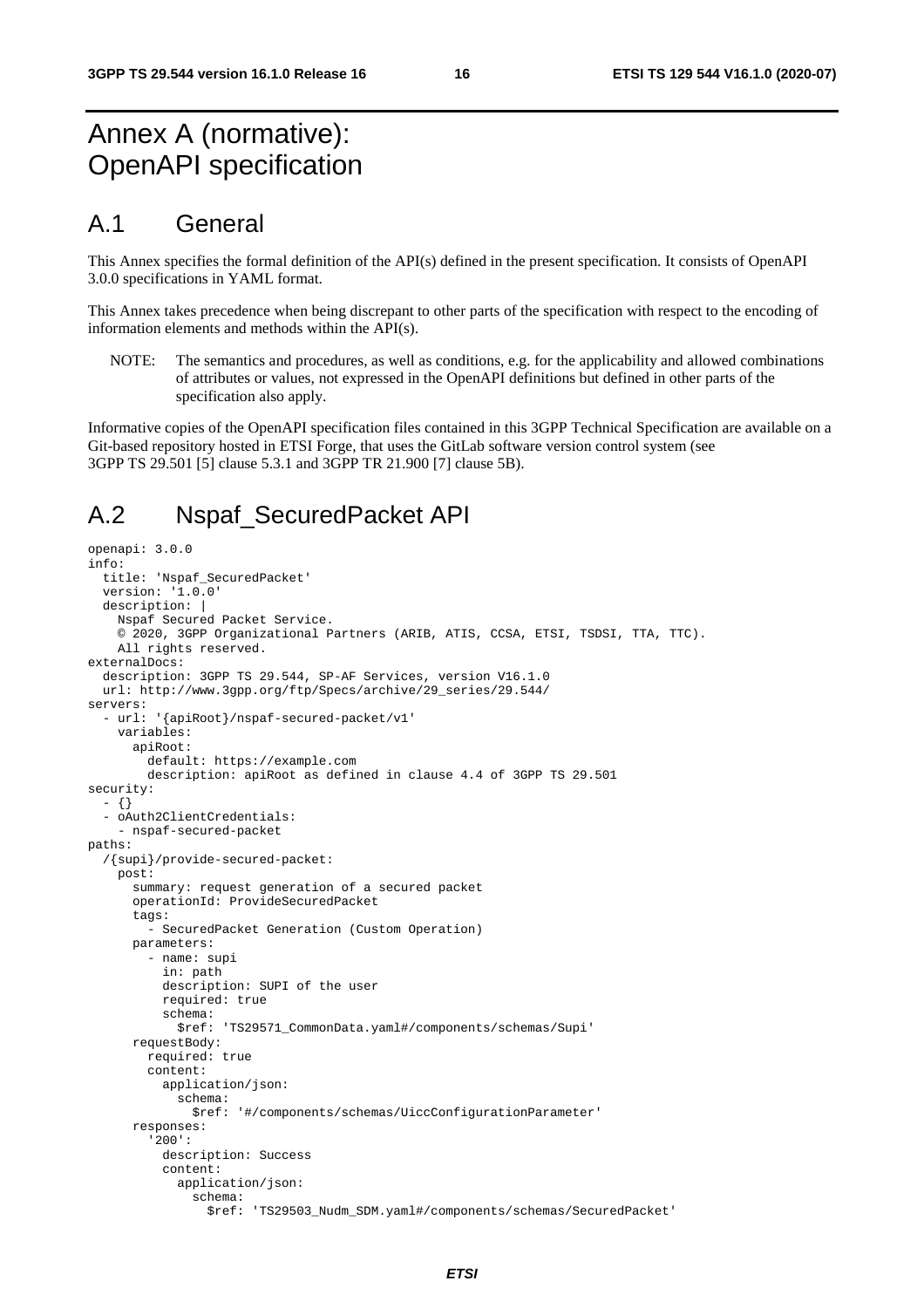'400': \$ref: 'TS29571\_CommonData.yaml#/components/responses/400' '404': \$ref: 'TS29571\_CommonData.yaml#/components/responses/404' '500': \$ref: 'TS29571\_CommonData.yaml#/components/responses/500' '503': \$ref: 'TS29571\_CommonData.yaml#/components/responses/503' default: \$ref: 'TS29571\_CommonData.yaml#/components/responses/default' components: securitySchemes: oAuth2ClientCredentials: type: oauth2 flows: clientCredentials: tokenUrl: '{nrfApiRoot}/oauth2/token' scopes: nspaf-secured-packet: Access to the nspaf-secured-packet API schemas: # COMPLEX TYPES: UiccConfigurationParameter: type: object properties: routingId: \$ref: '#/components/schemas/RoutingId' steeringContainer: type: array items: \$ref: 'TS29509\_Nausf\_SoRProtection.yaml#/components/schemas/SteeringInfo' minItems: 1 # SIMPLE TYPES:

```
 RoutingId: 
   type: string 
   pattern: '^[0-9]{1,4}$'
```
# ENUMS: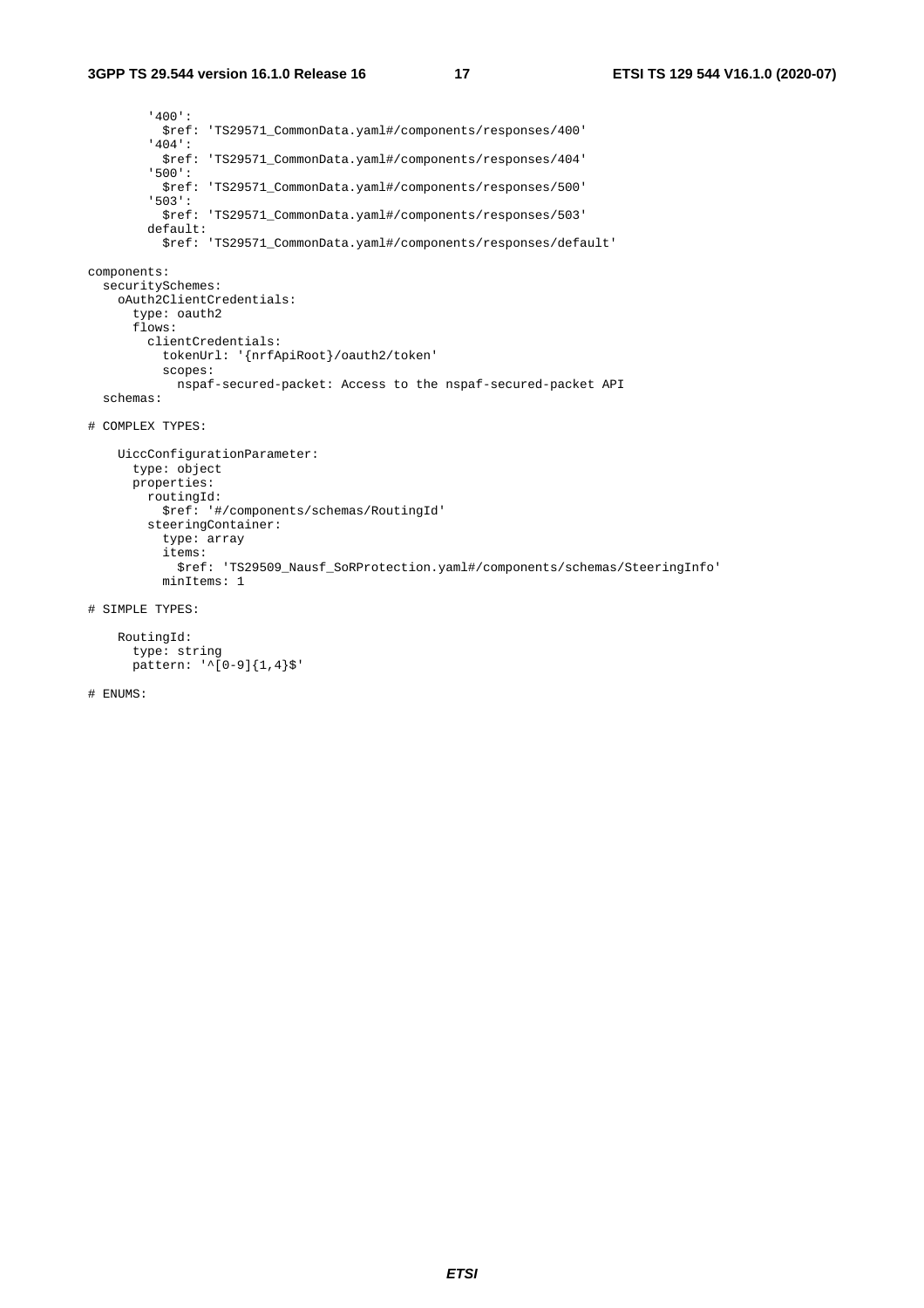# Annex B (informative): Change history

| <b>Change history</b> |                |             |           |            |            |                                                            |            |
|-----------------------|----------------|-------------|-----------|------------|------------|------------------------------------------------------------|------------|
| Date                  | <b>Meeting</b> | <b>TDoc</b> | <b>CR</b> | <b>Rev</b> | <b>Cat</b> | Subject/Comment                                            | <b>New</b> |
|                       |                |             |           |            |            |                                                            | version    |
| 2019-10               | CT4#94         | C4-194013   |           |            |            | Initial Draft.                                             | 0.1.0      |
| 2019-10               | CT4#94         | C4-194367   |           |            |            | <b>Notaf Overview</b>                                      | 0.2.0      |
| 2019-10               | CT4#94         | C4-194488   |           |            |            | Notaf_SecuredPacket-Provide service operation              | 0.2.0      |
| 2019-10               | CT4#94         | C4-194492   |           |            |            | Resources                                                  | 0.2.0      |
| 2019-10               | CT4#94         | C4-194516   |           |            |            | Data Model                                                 | 0.2.0      |
| 2019-10               | CT4#94         | C4-194490   |           |            |            | OpenAPI Specification                                      | 0.2.0      |
| 2019-11               | CT4#95         | C4-195481   |           |            |            | Clean Up                                                   | 0.3.0      |
| 2019-12               | CT#86          | CP-193071   |           |            |            | TS presented for information                               | 1.0.0      |
| 2019-12               | CT#86          | CP-193285   |           |            |            | A title updated                                            | 1.0.1      |
| 2020-03               | CT4#96e        | C4-201119   |           |            |            | Pseudo-CR on SOR                                           | 1.1.0      |
| 2020-03               | CT4#96e        | C4-201123   |           |            |            | Pseudo-CR on Clean Up                                      | 1.1.0      |
| 2020-03               | CT4#96e        | C4-201217   |           |            |            | Pseudo-CR on the necessary modifications to change OTAF NF | 1.1.0      |
|                       |                |             |           |            |            | name to SP-AF                                              |            |
| 2020-03               | CT4#96e        | C4-201314   |           |            |            | Pseudo-CR on API descriptions table in clause 5.1          | 1.1.0      |
| 2020-03               | CT#87e         | CP-200062   |           |            |            | TS presented for approval                                  | 2.0.0      |
| 2020-03               | CT#87e         |             |           |            |            | Approved at CT#87e                                         | 16.0.0     |
| 2020-07               | CT#88e         | CP-201040   | 0001      |            | C          | Clarification on Secured Packet format provided by SP-AF   | 16.1.0     |
| 2020-07               | CT#88e         | CP-201040   | 0002      |            | F          | Storage of YAML files in ETSI Forge                        | 16.1.0     |
| 2020-07               | CT#88e         | CP-201040   | 0003      |            | F          | Miscellaneous Corrections                                  | 16.1.0     |
| 2020-07               | CT#88e         | CP-201073   | 0005      |            | F.         | 3GPP TS 29.544 API Version and External doc Update         | 16.1.0     |